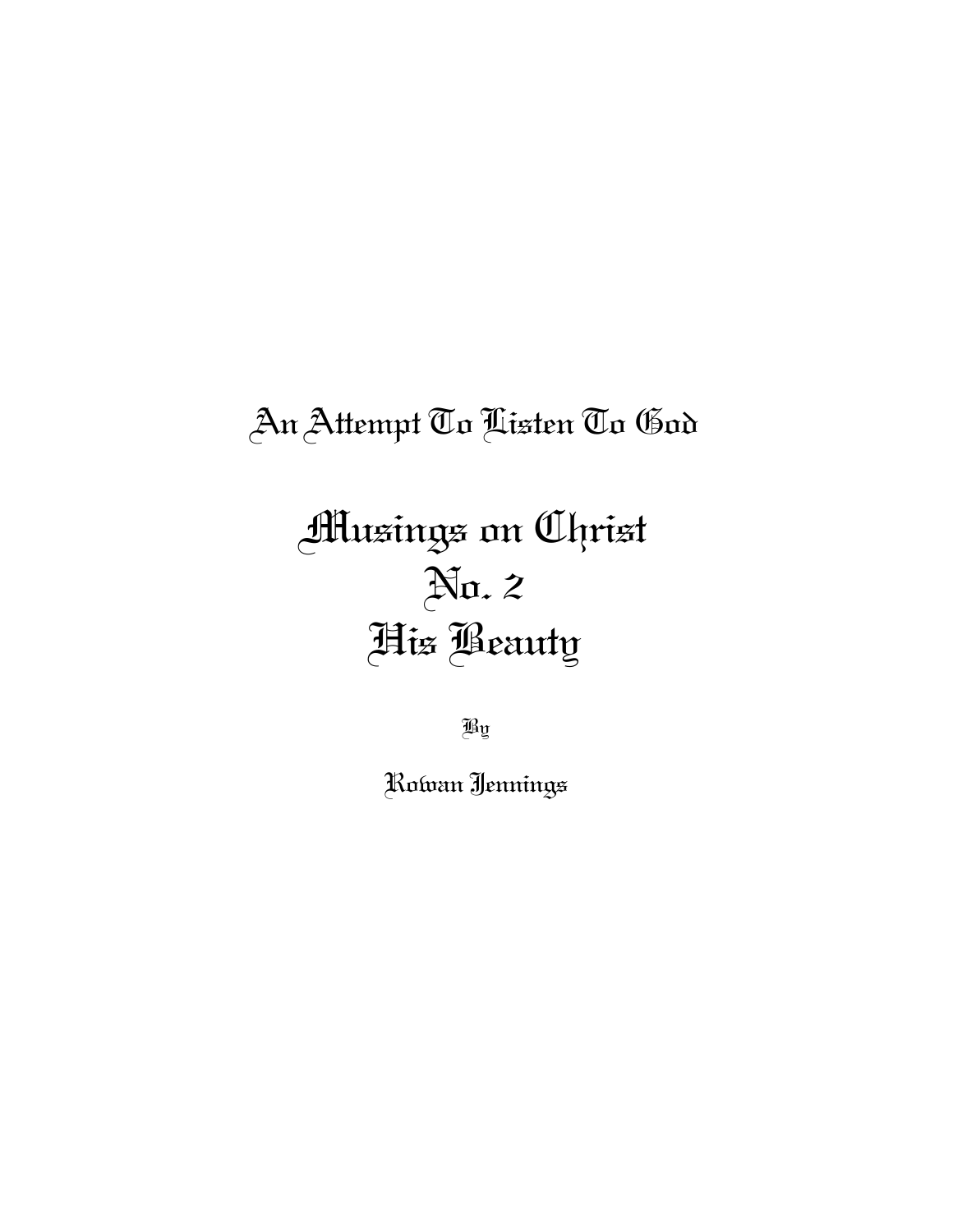#### Musings on Christ - No. 2 - His Beauty

Back in the 1960-70's, Apsley Hall in Belfast had a Sunday night service for young people in which some of the best speakers available were invited to speak. We had the opportunity to listen to men such as Peter Brandon, Hedley Murphy, R. Howley, Harold St John, and many others. They had about 20 minutes of singing and one of the hymns sung often was: "Let The Beauty of Jesus Be Seen In Me".

> Let the beauty of Jesus be seen in me, All His wonderful passion and purity. O Thou Spirit divine May I truly be Thine Till the beauty of Jesus be seen in me.

Let my wonderful Saviour be seen in me, His amazing compassion and constancy. His great love is my goal By His Spirit's control Till my wonderful Savior be seen in me.

Let the fruit of the Spirit be seen in me, Grant me grace all sufficient that I may be True and faithful each day Ev'ry step of the way Pointing souls to the Saviour on Calvary.

The hymn is written against the background of afflictions which come across the life of a believer when we are not always as Christlike as we ought to be. Harshness, haughtiness, and hardness can mar that which could be a beautiful life, and thus in daily life we need to muse on the beauty of the Lord. We must seek to let those features be seen by His Holy Spirit in each of us.

#### **Christ was:**

| Beautiful in His Love of the Father | "I love the Father"                                                                                                | Jn. 14:31   |
|-------------------------------------|--------------------------------------------------------------------------------------------------------------------|-------------|
| Beautiful in His Love for souls     | "Lay down his life"                                                                                                | Jn. $15:13$ |
| Beautiful in His Truth              | "The truth shall make you free"                                                                                    | Jn. $8:32$  |
| Beautiful in His Humility           | "I am among you as he that serveth"                                                                                | Lk. 22:27   |
| Beautiful in His Power              | "Who is this that cometh from<br>Edom glorious in his apparel,<br>travelling in the greatness of His<br>strength?" | Isa. 63:1   |
| Beautiful in His meekness           | "Grow up before Him as a tender"<br>plant"                                                                         | Isa. 53:2   |
| Beautiful in His authority          | "He taught them as One having"<br>authority"                                                                       | Matt. 7:29  |
| Beautiful in His gentleness         | "He touched"                                                                                                       | Matt. 8:15  |
| Beautiful in His sensitiveness      | "Mary"                                                                                                             | Jn. 20:16   |
| Beautiful in His sorrows            | "Acquainted with grief"                                                                                            | Isa. $53:3$ |